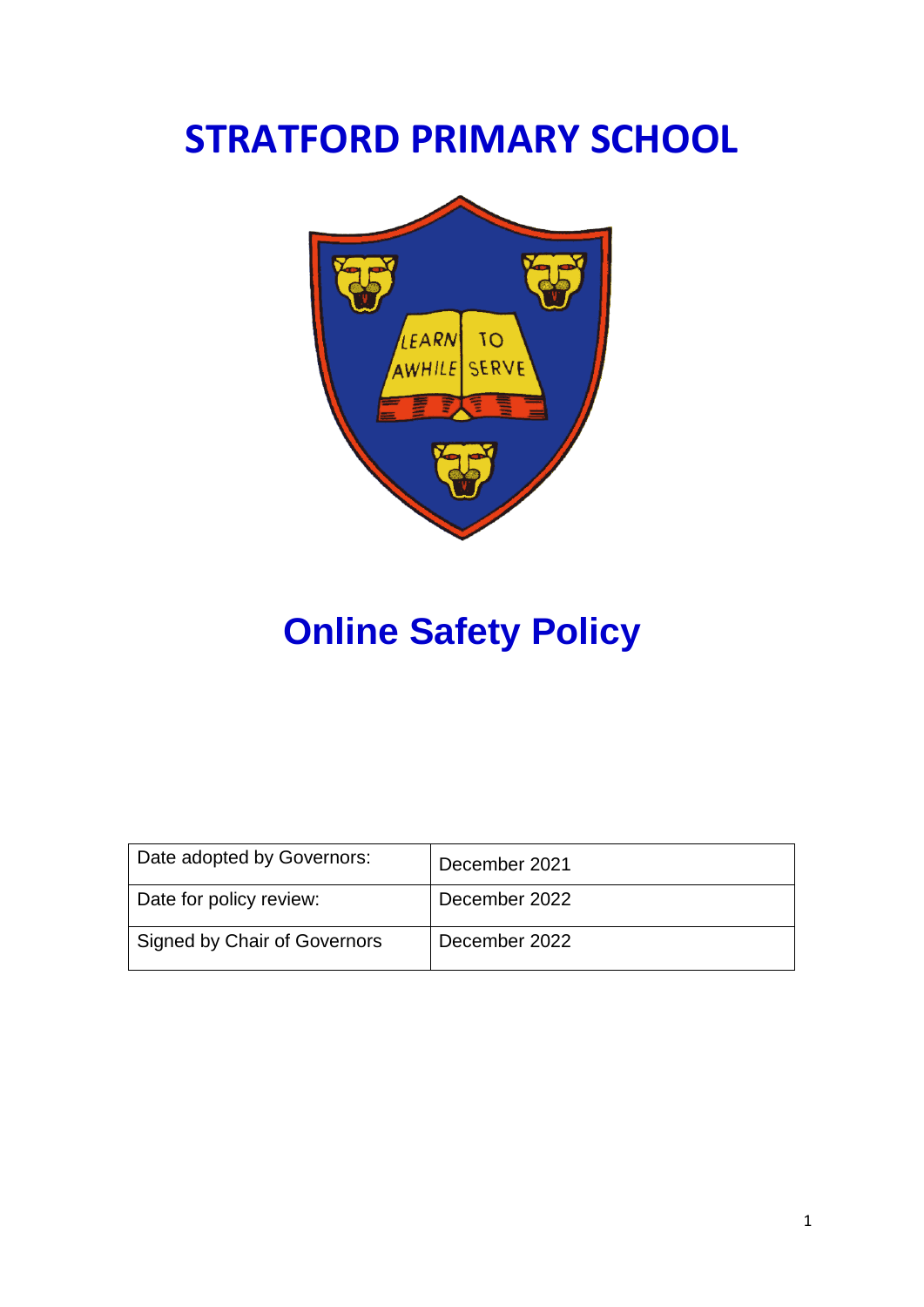#### **Introduction**

"The internet and related technologies are powerful tools, which open up new prospects for communication and collaboration. Education is embracing these new technologies as they bring with them fresh opportunities for both teachers and learners. To use these technologies effectively requires an awareness of the benefits and risks, the development of new skills, and an understanding of their appropriate and effective use both in and outside of the classroom"

Online Safety encompasses not only internet technologies but also electronic communications such as mobile phones and wireless technology. It highlights the need to educate children, young people and adults about the benefits, risks and responsibilities of using information technology and provides safeguards and awareness for users to enable them to control their online experiences.

The purpose of internet use in school is to raise educational standards, to promote pupil achievement, to support the professional work of staff and to enhance the school's management information and administration systems.

Internet use is part of the statutory National Curriculum and a necessary tool for learning. It is an essential element for education, business and social interaction. Access to the internet is therefore an entitlement for pupils who show a responsible and mature approach to its use. Our school has a duty to provide pupils with quality internet access.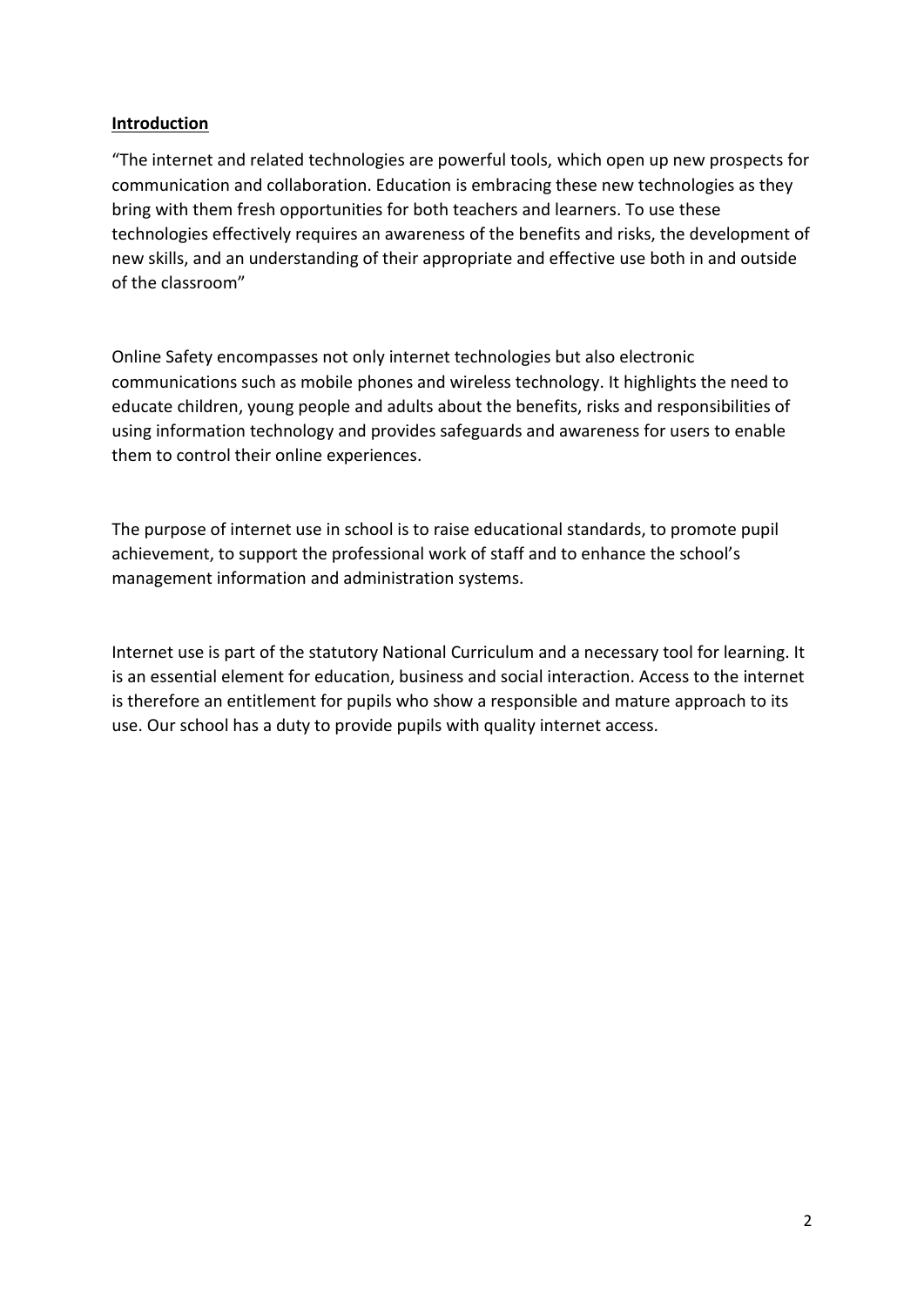# **Policy Aims**

This online safety policy has been written by Stratford Upon Avon Primary School, involving staff, governors, learners and parents/carers. It takes into account the DfE statutory guidance ['Keeping Children Safe in Education',](https://www.gov.uk/government/publications/keeping-children-safe-in-education--2) ['Early Years and Foundation Stage'](https://www.gov.uk/government/publications/early-years-foundation-stage-framework--2) and ['Working Together to Safeguard Children'](https://www.gov.uk/government/publications/working-together-to-safeguard-children--2)

## **Policy Purpose**

The purpose of this policy is to:

- Safeguard and protect all members of our school community online.
- Identify approaches to educate and raise awareness of online safety throughout
- the community.
- Enable all staff to work safely and responsibly, to role model positive behaviour
- online and to manage professional standards and practice when using
- technology.
- Identify clear procedures to use when responding to online safety concerns.

This school identifies that the issues classified within online safety are considerable, but can be broadly categorised into three areas of risk:

- **Content:** being exposed to illegal, inappropriate or harmful material.
- **Contact:** being subjected to harmful online interaction with other users.
- **Conduct:** personal online behaviour that increases the likelihood of, or causes,
- harm.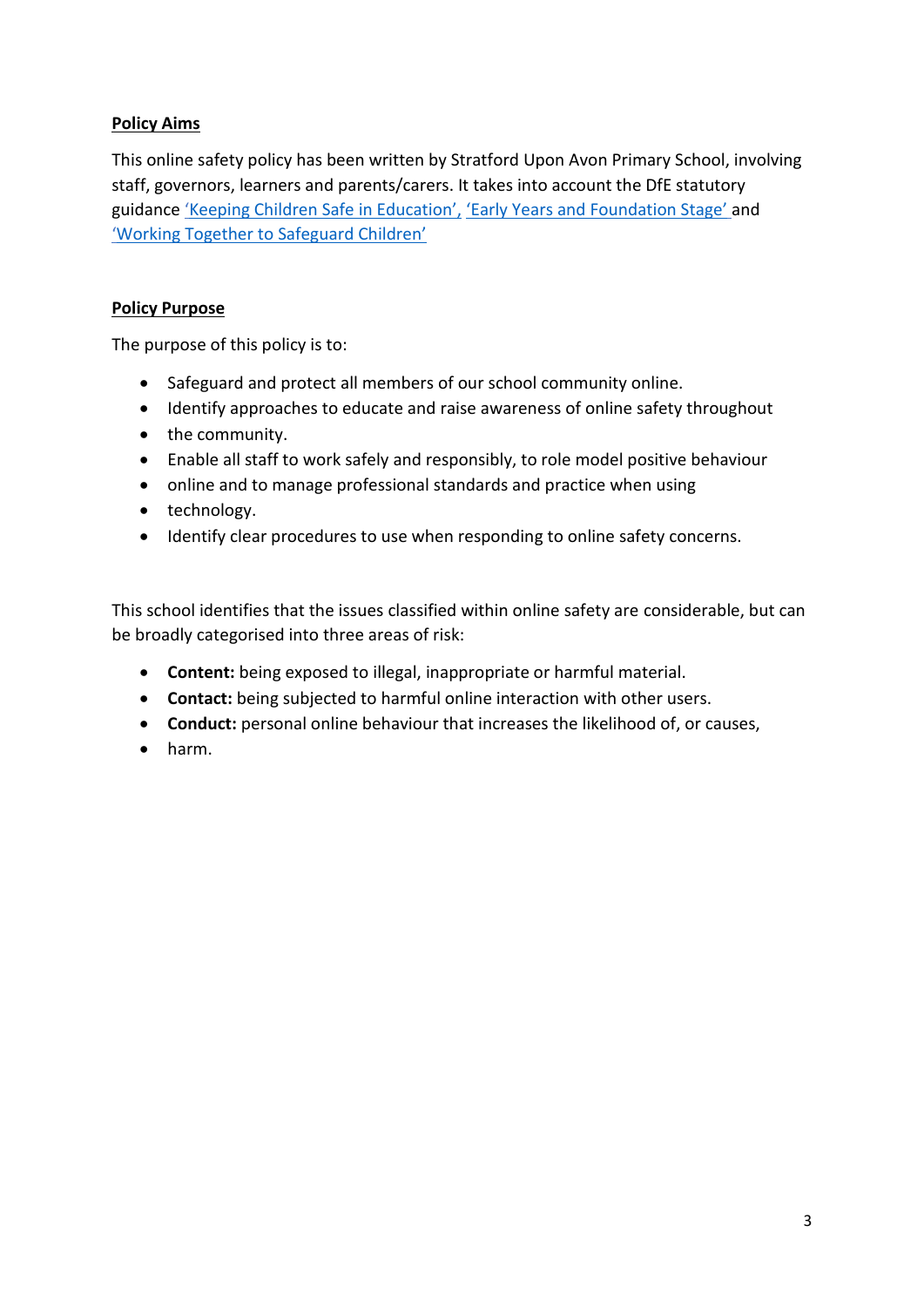## **Policy Scope**

- We believe that online safety is an essential part of safeguarding and acknowledges its duty to ensure that all learners and staff are protected from potential harm online.
- We know that the internet and associated devices, such as computers, laptops, tablets, mobile phones and games consoles, are an important part of everyday life.
- We believe that learners should be empowered to build resilience and to develop strategies to manage and respond to risk online.
- This policy applies to all staff including the governing body, leadership team, teachers, support staff, external contractors, visitors, volunteers and other individuals who work for, or provide services on behalf of the setting (collectively referred to as "staff" in this policy) as well as learners, parents and carers.
- This policy applies to all access to the internet and use of technology, including personal devices, or where learners, staff or other individuals have been provided with setting issued devices for use off-site, such as a work laptops, tablets or mobile phones.

## **Links with other policies and practices**

- This policy links with several other policies, practices and action plans including:
- Anti-bullying policy
- Acceptable Use Policies (AUP) and/or the Code of conduct/staff behaviour policy
- Behaviour policy
- Child protection policy
- Curriculum policies, such as: Computing, Personal Social and Health Education (PSHE), Citizenship and Relationships and Sex Education (RSE)
- Mobile phone and social media policies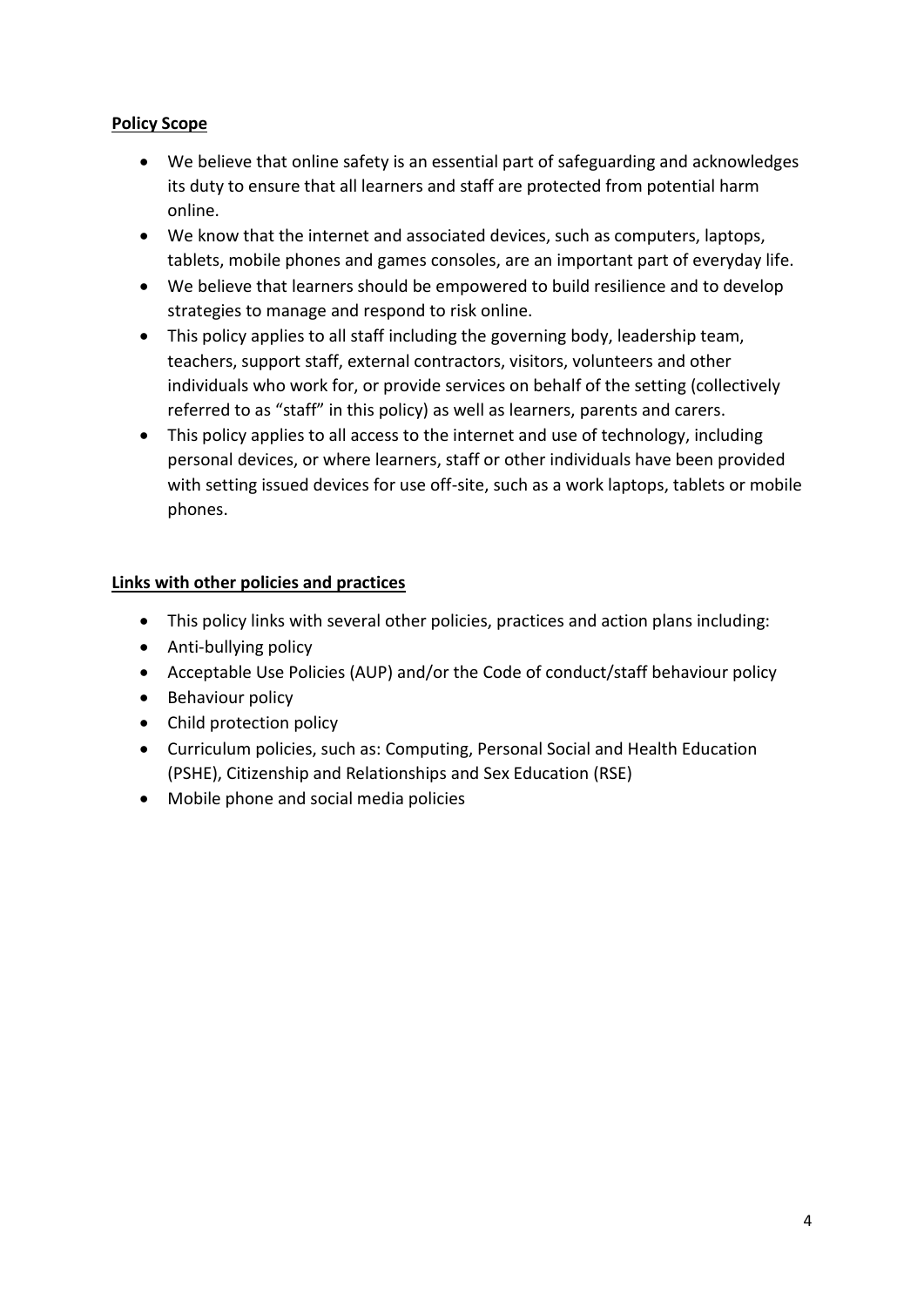## **Monitoring and Review**

- Technology in this area evolves and changes rapidly. This school will review this policy at least annually. The policy will also be revised following any national or local policy requirements, any child protection concerns or any changes to the technical infrastructure.
- We will regularly monitor internet use and evaluate online safety mechanisms to ensure that this policy is consistently applied.
- To ensure they have oversight of online safety, the Head and Safeguarding team will be informed of online safety concerns, as appropriate.
- The named governor for safeguarding, will report on a regular basis to the governing body on online safety practice and incidents, including outcomes.

# **Roles and Responsibilities**

- The Designated Safeguarding Lead (DSL), Mrs Louise Withers, has lead responsibility for online safety. Whilst activities of the Designated Safeguarding Lead may be delegated to an appropriately trained deputy (Gillian Humphriss, Tabitha Bradburn, Lisa Chisholm and Anna Slater) the ultimate lead responsibility for safeguarding and child protection, including online safety remains with the DSL.
- We recognise that all members of the community have important roles and responsibilities to play with regards to online safety.

# **The Strategic Leadership Team:**

- Ensure that online safety is viewed as a safeguarding issue and that practice is in line with national and local recommendations and requirements.
- Ensure there are appropriate and up-to-date policies regarding online safety;
- including a staff code of conduct/behaviour policy and acceptable use policy,
- which covers acceptable use of technology.
- Ensure that suitable and appropriate filtering and monitoring systems are in place and work with technical staff to monitor the safety and security of our systems and networks.
- Ensure that online safety is embedded within a progressive curriculum, which enables all learners to develop an age-appropriate understanding of online safety.
- Ensure that appropriate risk assessments are undertaken regarding the safe use of technology.
- Audit and evaluate online safety practice to identify strengths and areas for improvement.

# **The DSL / Safeguarding Team will:**

- Identify a named point of contact on all online safeguarding issues and liaise with other members of staff or other agencies, as appropriate.
- Ensure online safety is recognised as part of the settings safeguarding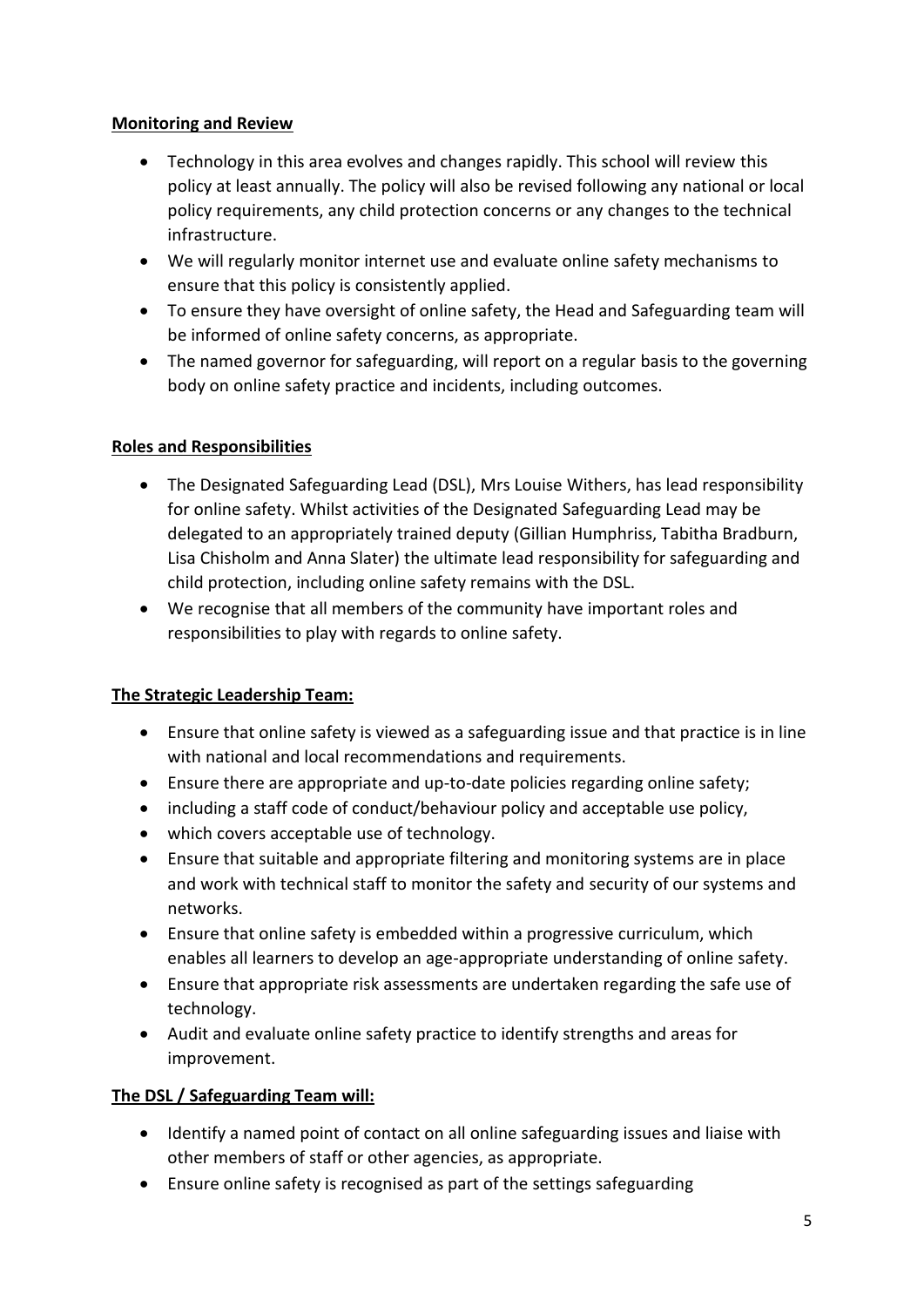- responsibilities and that a coordinated approach is implemented.
- Ensure all members of staff receive regular, up-to-date and appropriate online safety training.
- Keep up-to-date with current research, legislation and trends regarding online safety and communicate this with the school community, as appropriate.
- Work with staff to coordinate participation in local and national events to promote positive online behaviour, such as Safer Internet Day.
- Ensure that online safety is promoted to parents, carers and the wider community, through a variety of channels and approaches.
- Maintain records of online safety concerns, as well as actions taken, as part of the settings safeguarding recording mechanisms.
- Report online safety concerns, as appropriate, to the Governing Body.

## **It is the responsibility of all members of staff to:**

- Contribute to the development of online safety policies.
- Read and adhere to the online safety policy and acceptable use policies.
- Take responsibility for the security of setting systems and the data they use or have access to.
- Model good practice when using technology and maintain a professional level of conduct in their personal use of technology, both on and off site.
- Embed online safety education in curriculum delivery, wherever possible.
- Have an awareness of a range of online safety issues and how they may be experienced by the children in their care.
- Identify online safety concerns and take appropriate action by following the settings safeguarding policies and procedures.
- Know when and how to escalate online safety issues, including signposting to appropriate support, internally and externally.
- Take personal responsibility for professional development in this area.

# **It is the responsibility of learners (at a level that is appropriate to their individual age and ability) to:**

- Engage in age appropriate online safety education opportunities.
- Contribute to the development of online safety policies.
- Read and adhere to the acceptable use policies.
- Respect the feelings and rights of others both on and offline.
- Take responsibility for keeping themselves and others safe online.
- Seek help from a trusted adult, if there is a concern online, and support others that may be experiencing online safety issues.

# **It is the responsibility of parents and carers to:**

- Read the acceptable use policies and encourage their children to adhere to them.
- Support our online safety approaches by discussing online safety issues with their children and reinforcing appropriate and safe online behaviours at home.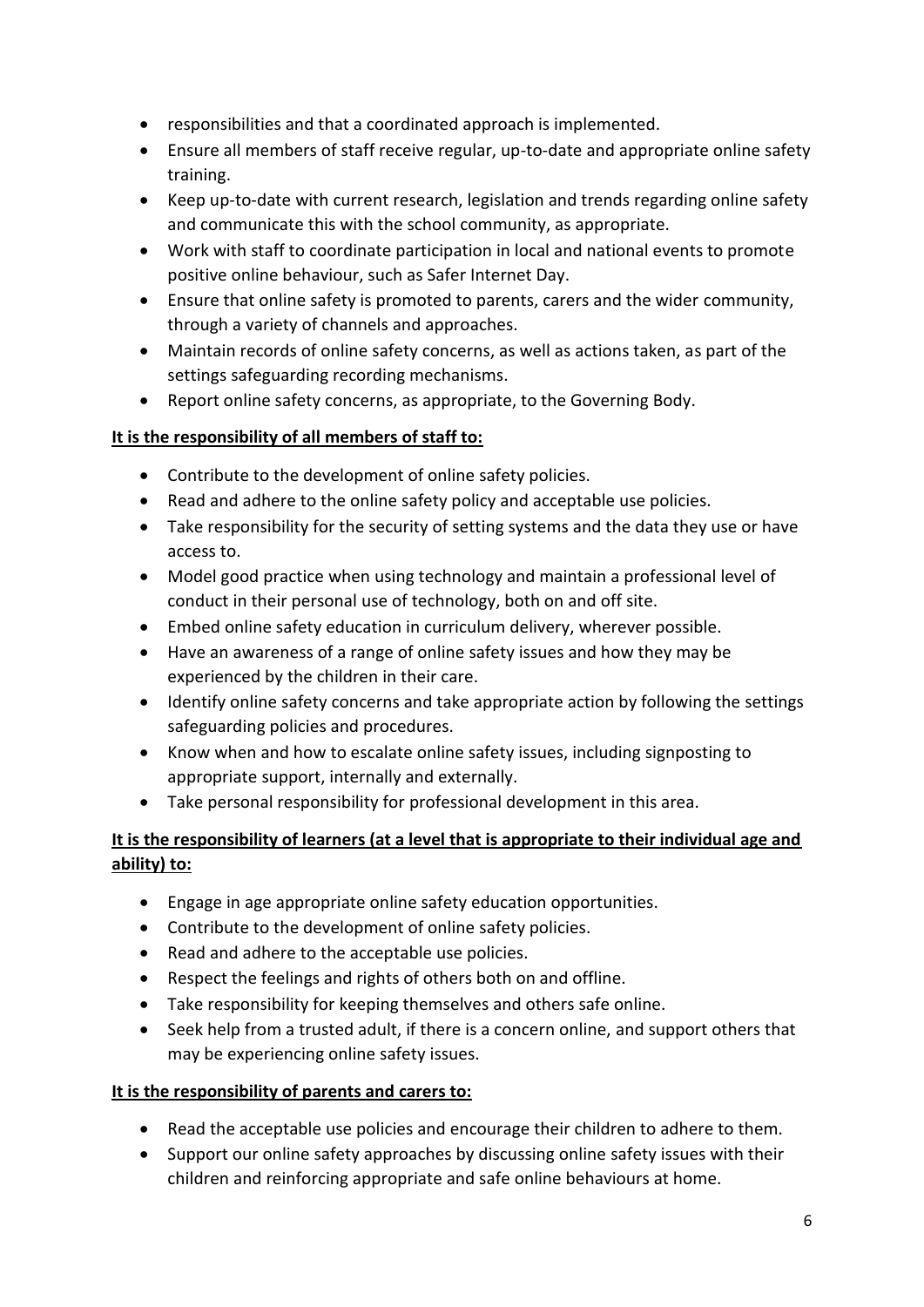- Role model safe and appropriate use of technology and social media.
- Abide by the home-school agreement and acceptable use policies.
- Identify changes in behaviour that could indicate that their child is at risk of harm online.
- Seek help and support from the setting, or other appropriate agencies, if they or their child encounter risk or concerns online.
- Take responsibility for their own awareness in relation to the risks and
- opportunities posed by new and emerging technologies

#### **Awareness and engagement with parents and carers**

We recognise that parents and carers have an essential role to play in enabling children and young people to become safe and responsible users of the internet and associated technologies. This takes on additional significance in regard to remote education and the extra time being spent online as a consequence of the pandemic. We will build a partnership approach to online safety with parents and carers by:

- Providing information and guidance on online safety in a variety of formats which can include highlighting online safety at other events such as parent evenings, newsletters, the website and online safety sessions.
- Requesting that they read online safety information as part of joining our community, for example, within our home school agreement.
- Requiring them to read our acceptable use policies and discuss the implications with their children.

## **Teaching and Learning**

Online safety should be a focus in all areas of the curriculum and staff reinforce online safety messages in the use of computing across the curriculum.

- In lessons where internet use is pre-planned, it is best practice that pupils should be guided to sites checked as suitable for their use and that processes are in place for dealing with any unsuitable material that is found in internet searches.
- Where pupils are allowed to freely search the internet as part of a lesson, e.g. using search engines on laptops or iPads, staff must be vigilant in monitoring the content of the websites that are accessed as a result of these searches.
- It is accepted that from time to time, for educational reasons, students may need to research topics (e.g. racism, drugs, and discrimination) that would normally result in internet searches being blocked. In such a situation, staff can request that the Network Manager (ICT Development Service / ICTDS) temporarily remove those sites from the filtered list for the period of study. Any request to do so, should be auditable, with clear reasons for the need.
- Pupils are taught in all lessons to be critically aware of the content they access online and are guided to validate the accuracy of information (In relation to Online Safety curriculum overview)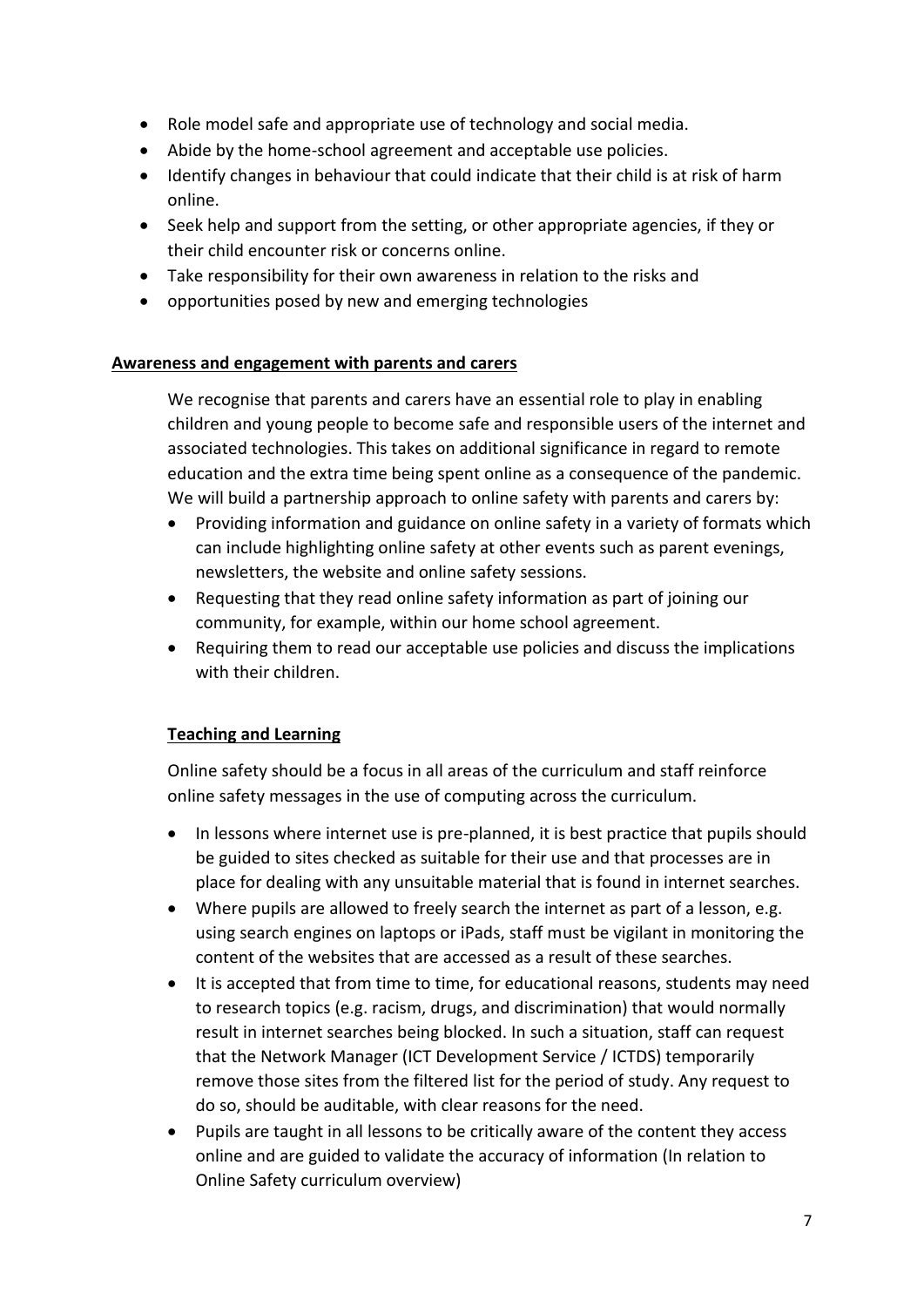- Pupils are taught to acknowledge the source of information used and respect copyright when using material accessed on the internet
- Email, online history and VLE communications are monitored
- Users must immediately report, to the DSL / Safeguarding Team in
- accordance with the school policy, the receipt of any email that makes them feel uncomfortable, is offensive, threatening or bullying in nature and must not respond to any such communication
- Any digital communication between staff and pupils or parents / carers (email, chat, VLE etc.) must be professional in tone and content. These communications may only take place on official (monitored) school systems. Personal email addresses, text messaging or public chat / social networking programmes must not be used for these communications.

# **Safer Use of Technology**

We use a wide range of technology. This includes access to:

- Laptops, chrome books, iPads and other digital devices
- Internet which may include search engines and educational websites.
- Digital cameras, web cams and video cameras
- All owned devices will be used in accordance with our acceptable use policies and with appropriate safety and security measures in place.
- No app can be downloaded on individual pupil devices and internet access is filtered.
- Members of staff will always evaluate websites, tools and apps fully before use in the classroom or recommending for use at home.
- The setting will use age appropriate search tools following an informed risk assessment, to identify which tool best suits the needs of our community.
- The school's filtering levels ensure all content is appropriate for the intended audience.

# **Supervision of learners will be appropriate to their age and ability.**

- (Early Years Foundation Stage and Key Stage 1's use of internet will be by adult demonstration, with supervised access to specific and approved online materials, which supports the learning outcomes planned for the learners age and ability.
- Key Stage 2 learners will use age-appropriate search engines and online tools. Learners will be directed by the teacher to online materials and resources which support the learning outcomes planned for the age and ability.

# **Managing Internet Access and filtering:**

- The ICTDS team use Smoothwall's filtering system for all devices in Stratford Upon Avon School, by using wireless authentication to connect users to their secure BYOND Network. The filtering system is sometimes referred to as the
- Warwickshire School's Gateway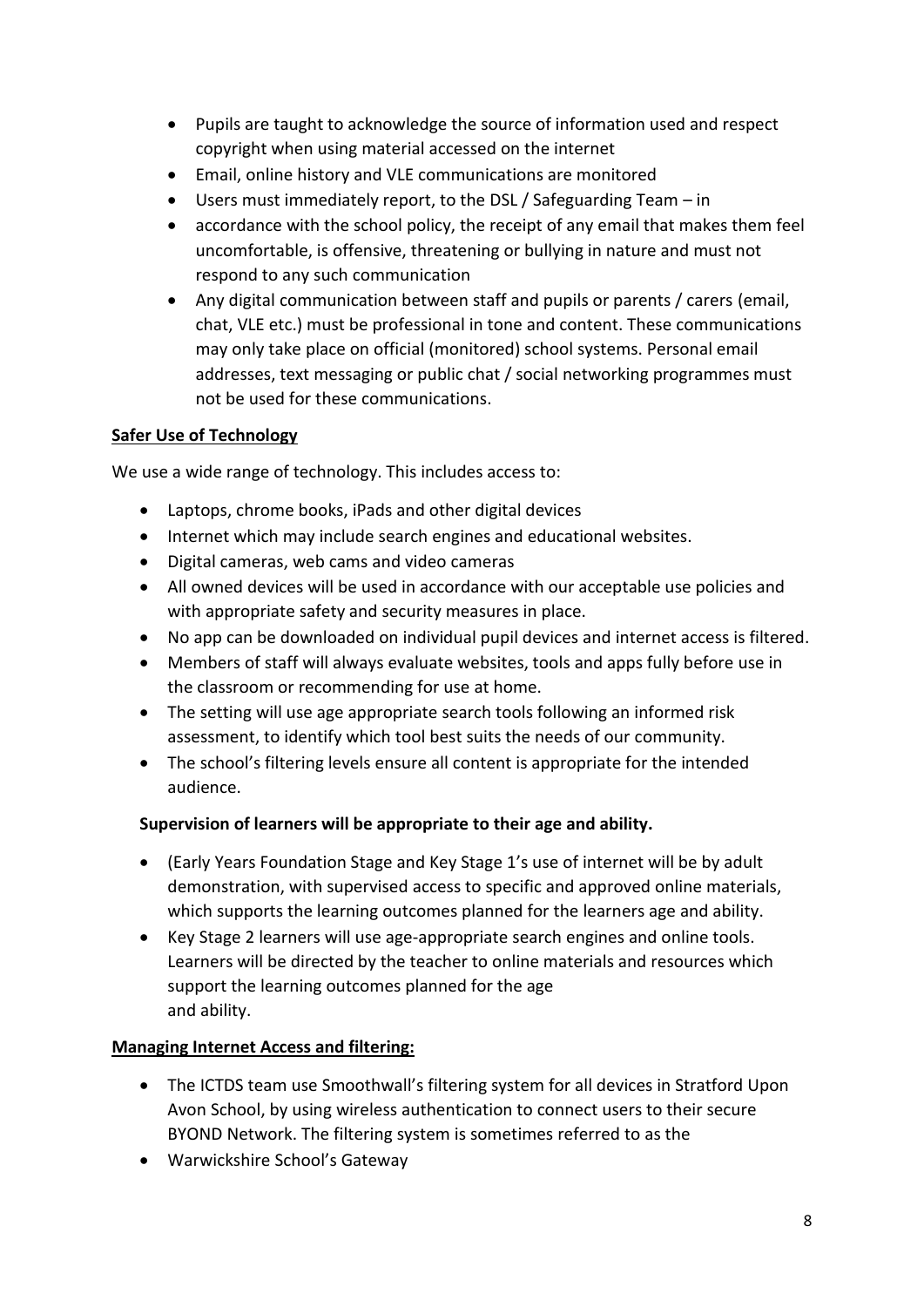- Virus protection is installed and updated regularly
- Security of the school information systems is reviewed regularly by the ICTDS
- The Online Safety Co-ordinator and IT School Support Technician meet
- regularly to ensure filtering systems are in place and up to date
- The school uses the Warwickshire Broadband with its firewall and filters
- The school provides an additional level of protection through its deployment of Policy Central in partnership with Warwickshire ICTDS. This software monitors text appearing on the screen and keyboard input, identifying the use of words that are included on a list of 'banned words'. The software captures the screen, identifying machine and user details so appropriate action can be taken.

# **Use of Email**

- The school is provided with a login, password and email account for each pupil on entry to Stratford School.
- Stratford Upon Avon Primary School do not currently use the email account, which is linked to Warwickshire's 365 learning platform, and do not provide pupils with the email address. Pupils are encouraged to communicate with teachers and pupils via the discussion groups and messaging services on the VLE. (Refer to the Computing Policy for VLE information.)

# **Published content and the school website**

• The contact details on the school's website should be the school address, email and telephone number. Staff or pupil's personal information will not be published.

# **Publishing pupils' images:**

- Photographs that include pupils will be selected carefully and will not enable individual pupils to be identified by name (teachers are aware of pupils that should not be photographed for publication purposes)
- Written permission from parents or carers is obtained annually before photos of pupils are used for any purpose relating to the school.

# **Learners Personal Use of Social Media**

Safe and appropriate use of social media will be taught to learners as part of an embedded and progressive education approach, via age appropriate sites and resources.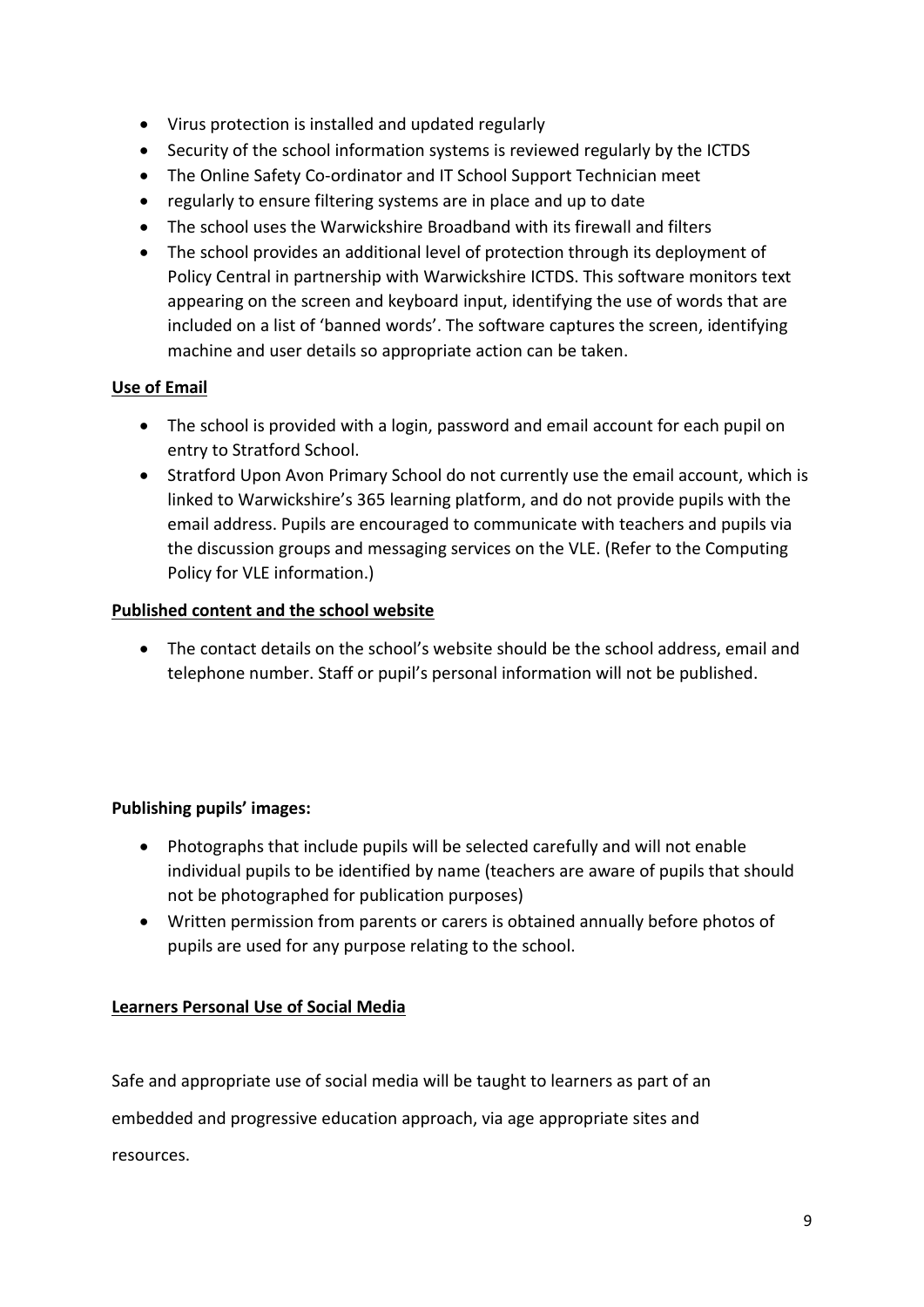- We are aware that many popular social media sites state that they are not for
- children under the age of 13, therefore we will not create accounts specifically
- for learners under this age.
- Any concerns regarding learner's use of social media will be dealt with in
- accordance with existing policies, including anti-bullying and behaviour.
- Concerns will be shared with parents/carers as appropriate, particularly when
- concerning underage use of social media sites, games or tools.

#### **Learners will be advised:**

- To consider the benefits and risks of sharing personal details on social media sites which could identify them and/or their location.
- To only approve and invite known friends on social media sites and to deny access to others by making profiles private.
- Not to meet any online friends without a parent/carer or other responsible adult's permission and only when a trusted adult is present.
- To use safe passwords.
- To use social media sites which are appropriate for their age and abilities.
- How to block and report unwanted communications.
- How to report concerns both within the setting and externally.

## **Staff and the Online Safety Policy**

- All staff are given the school's Online Safety Policy
- Staff members are made aware that internet traffic can be monitored and traced to the individual user. Discretion and professional conduct is essential
- An online safety training meeting for staff members is held annually to raise the awareness and importance of safe and responsible Internet use (ICTDS and Flick Learning deliver alternate years).

## **National Links and Resources for Parents/Carers**

- Action Fraud: [www.actionfraudhttps://www.actionfraud.police.uk/.police.uk](https://www.actionfraud.police.uk/)
- Child Exploitation and Online Protection:
	- [www.thinkuknow.co.uk](file://///STP2050-fs/STAFF/parton.t/www.thinkuknow.co.uk)
	- [www.ceop.police.uk](file://///STP2050-fs/STAFF/parton.t/www.ceop.police.uk)
- Childnet[: www.childnet.com](file://///STP2050-fs/STAFF/parton.t/www.childnet.com)
- Get Safe Online: [www.getsafeonline.org](file://///STP2050-fs/STAFF/parton.t/www.getsafeonline.org)
- Internet Matters: [www.internetmatters.org](file://///STP2050-fs/STAFF/parton.t/www.internetmatters.org)
- Internet Watch Foundation (IWF): [www.iwf.org.uk](file://///STP2050-fs/STAFF/parton.t/www.iwf.org.uk)
- Lucy Faithfull Foundation: [www.lucyfaithfull.org](file://///STP2050-fs/STAFF/parton.t/www.lucyfaithfull.org)
- NSPCC: [www.nspcc.org.uk/onlinesafety](file://///STP2050-fs/STAFF/parton.t/www.nspcc.org.uk/onlinesafety)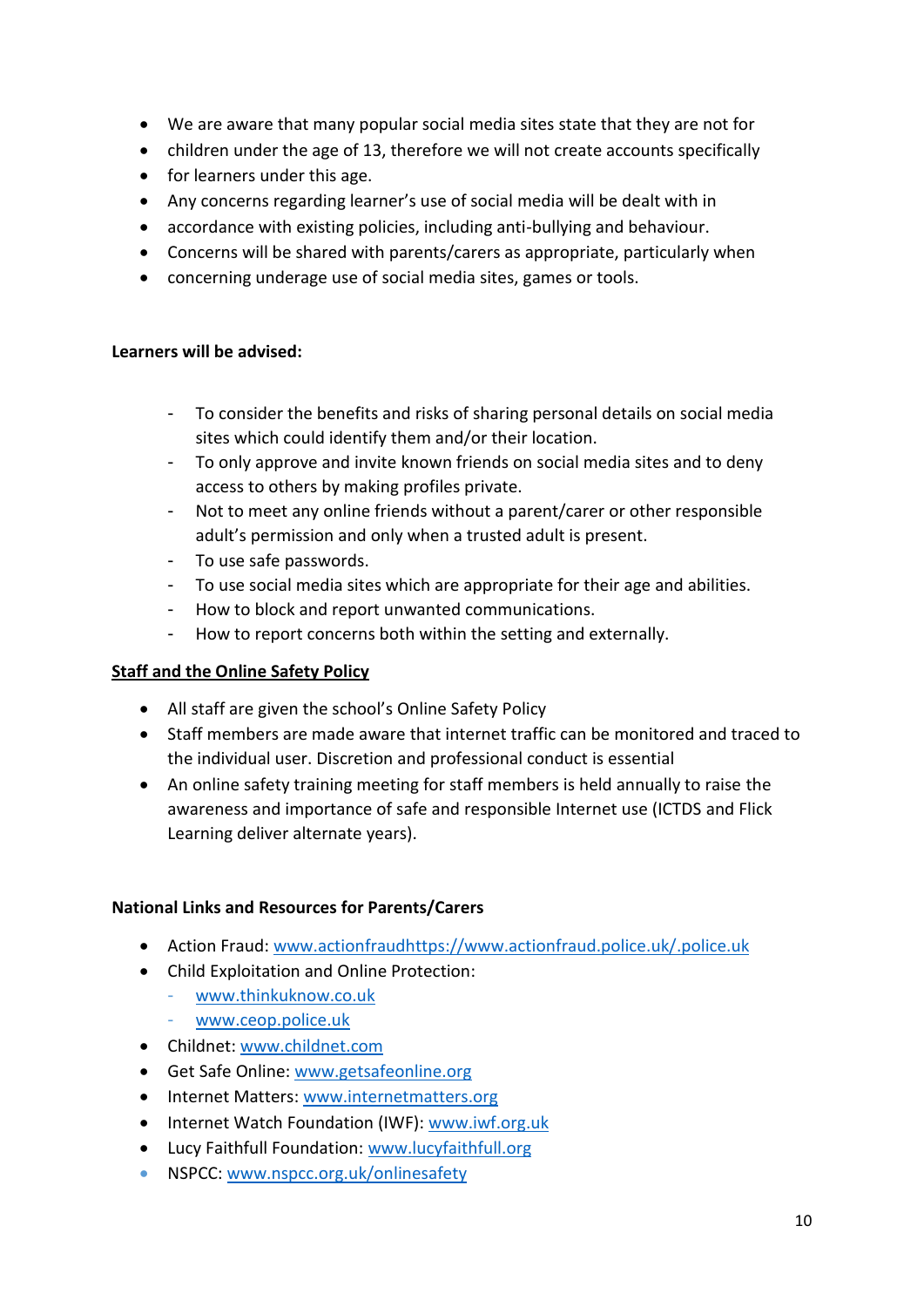- ChildLine: [www.childline.org.uk](file://///STP2050-fs/STAFF/parton.t/www.childline.org.uk)
- Net Aware: [www.net-aware.org.uk](file://///STP2050-fs/STAFF/parton.t/www.net-aware.org.uk)
- UK Safer Internet Centre: [www.saferinternet.org.uk](http://www.saferinternet.org.uk/)